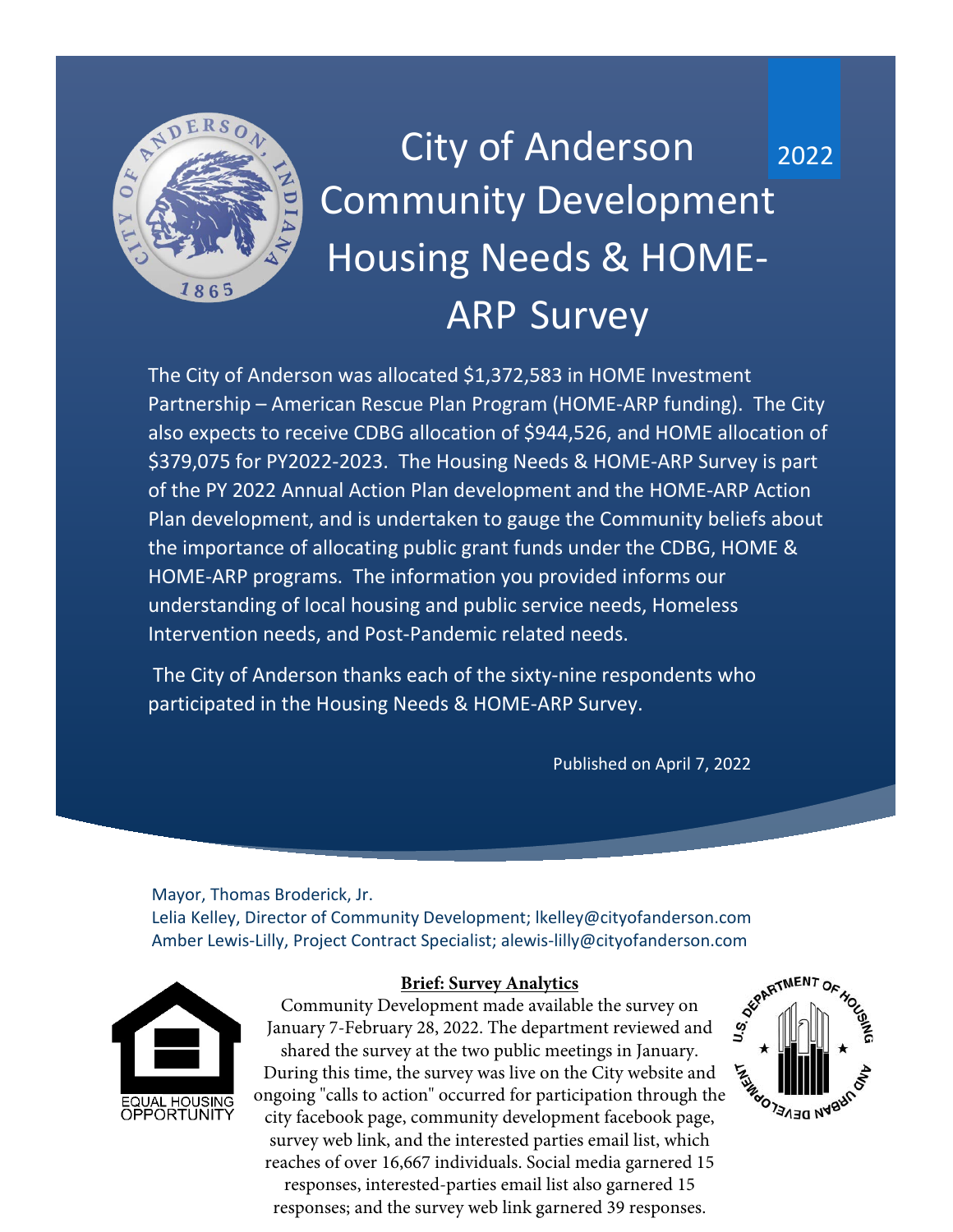

|  | Q1 Which best describes you? |
|--|------------------------------|
|--|------------------------------|

| <b>ANSWER CHOICES</b>                        | <b>RESPONSES</b>                          |                   |                  |  |  |
|----------------------------------------------|-------------------------------------------|-------------------|------------------|--|--|
| ANDERSON RESIDENT                            | 33.33%                                    | 23                |                  |  |  |
| ANDERSON RESIDENT & BUSINESS OWNER/EMPLOYER  | 11.59%                                    | 8                 |                  |  |  |
| ANDERSON NON-PROFIT SERVICE PROVIDER         | 24.64%                                    | 17                |                  |  |  |
| ANDERSON RESIDENT & COMMUNITY REPRESENTATIVE | 7.25%                                     | 5                 |                  |  |  |
| MADISON COUNTY NON-PROFIT SERVICE PROVIDER   | 18.84%                                    | 13                |                  |  |  |
| Other (please specify)                       | 4.35%                                     | 3                 |                  |  |  |
| <b>TOTAL</b>                                 |                                           |                   | 69               |  |  |
|                                              |                                           |                   |                  |  |  |
| #                                            | <b>OTHER (PLEASE SPECIFY)</b>             | <b>DATE</b>       |                  |  |  |
| 1                                            | Anderson Resident & Madison Co Non-Profit | 1/27/2022 1:55 PM |                  |  |  |
| 2                                            | Government entity                         | 1/10/2022 8:21 AM |                  |  |  |
| 3                                            | Tax payer, Business Owner, Non profit     |                   | 1/7/2022 3:13 PM |  |  |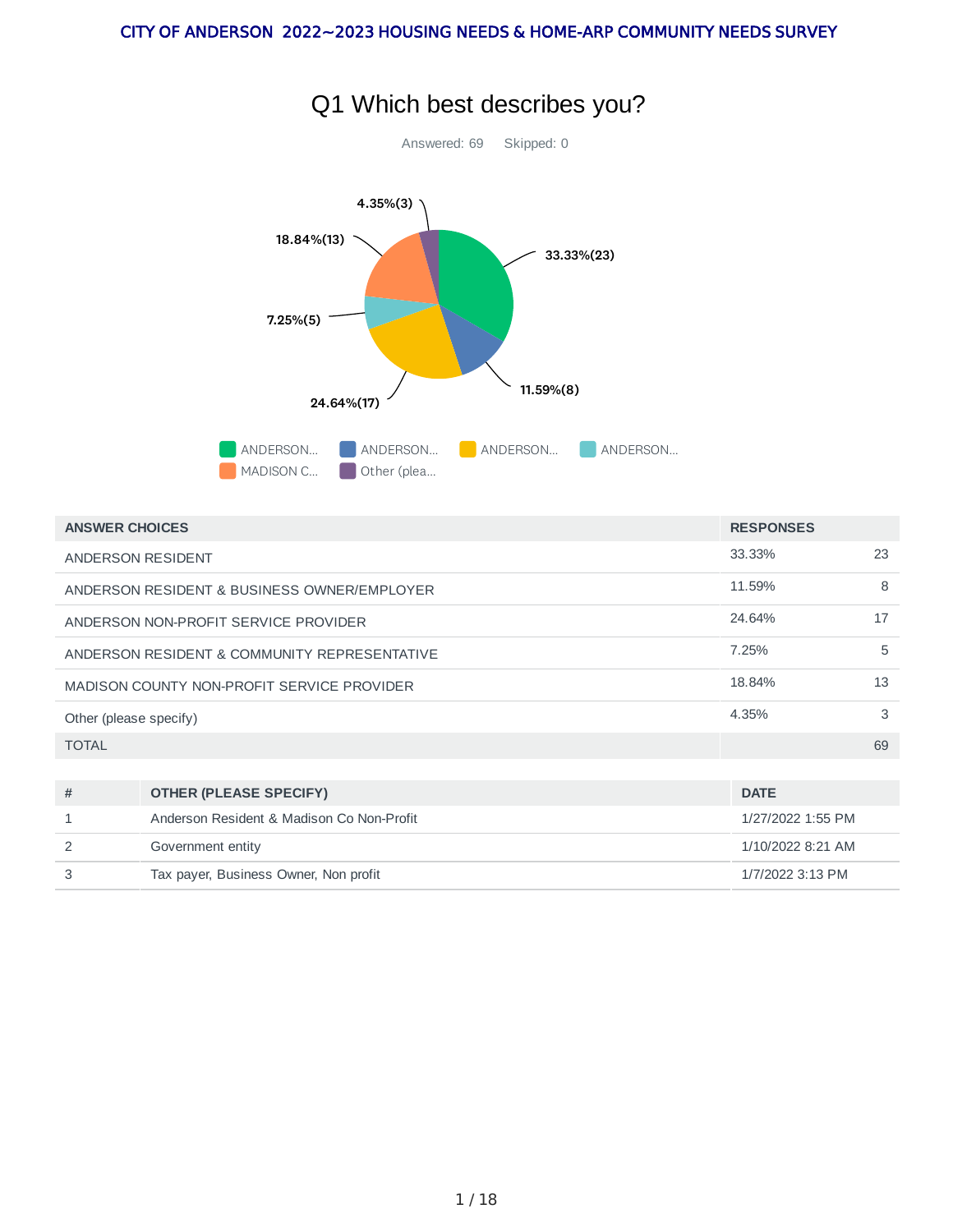### Q2 Which type of organization(s) below best describes the group with which you are affiliated?



| <b>ANSWER CHOICES</b>                                                                                                                                                                             |                                                                                               |                  | <b>RESPONSES</b>   |                |  |  |  |
|---------------------------------------------------------------------------------------------------------------------------------------------------------------------------------------------------|-----------------------------------------------------------------------------------------------|------------------|--------------------|----------------|--|--|--|
| <b>Homeless Service Provider</b>                                                                                                                                                                  |                                                                                               |                  |                    |                |  |  |  |
|                                                                                                                                                                                                   | Domestic Violence Service Provider                                                            |                  | 11.59%             | 8              |  |  |  |
| Veterans' Group                                                                                                                                                                                   |                                                                                               |                  | 1.45%              | $\mathbf{1}$   |  |  |  |
| Civil Rights Organization                                                                                                                                                                         |                                                                                               |                  | 10.14%             | $\overline{7}$ |  |  |  |
|                                                                                                                                                                                                   | Fair Housing Organization                                                                     |                  | 5.80%              | 4              |  |  |  |
|                                                                                                                                                                                                   | Organization Serving People with Disabilities                                                 |                  | 8.70%              | 6              |  |  |  |
| Other Organization Addressing the Needs of People Experiencing or At Risk Homelessness; Dating Violence, Sexual<br>Assault, or Human Trafficking; or People with High Risk of Housing Instability |                                                                                               |                  |                    |                |  |  |  |
| Other (please specify)                                                                                                                                                                            |                                                                                               |                  |                    |                |  |  |  |
| <b>TOTAL</b>                                                                                                                                                                                      |                                                                                               |                  |                    | 69             |  |  |  |
|                                                                                                                                                                                                   |                                                                                               |                  |                    |                |  |  |  |
| #                                                                                                                                                                                                 | <b>OTHER (PLEASE SPECIFY)</b>                                                                 | <b>DATE</b>      |                    |                |  |  |  |
| $\mathbf{1}$                                                                                                                                                                                      | Church                                                                                        |                  | 2/22/2022 10:02 PM |                |  |  |  |
| 2                                                                                                                                                                                                 | Retail - Servicing the need of the community                                                  |                  | 2/10/2022 11:22 PM |                |  |  |  |
| 3                                                                                                                                                                                                 | concerned citizen                                                                             | 2/8/2022 3:50 PM |                    |                |  |  |  |
| 4                                                                                                                                                                                                 | Homebuyer Education and Thrive Financial Coach                                                | 2/2/2022 8:40 AM |                    |                |  |  |  |
| 5                                                                                                                                                                                                 | Education                                                                                     |                  | 1/31/2022 5:17 PM  |                |  |  |  |
| Madison Park Church of God<br>1/31/2022 1:54 PM<br>6                                                                                                                                              |                                                                                               |                  |                    |                |  |  |  |
| 7                                                                                                                                                                                                 | Church - local congregation                                                                   |                  | 1/31/2022 12:44 PM |                |  |  |  |
| 8                                                                                                                                                                                                 | Organization providing supporting services to low to moderate income individuals and families |                  | 1/28/2022 3:24 PM  |                |  |  |  |
| 9                                                                                                                                                                                                 | Property owner/Property Management Company                                                    |                  | 1/28/2022 10:17 AM |                |  |  |  |
|                                                                                                                                                                                                   |                                                                                               |                  |                    |                |  |  |  |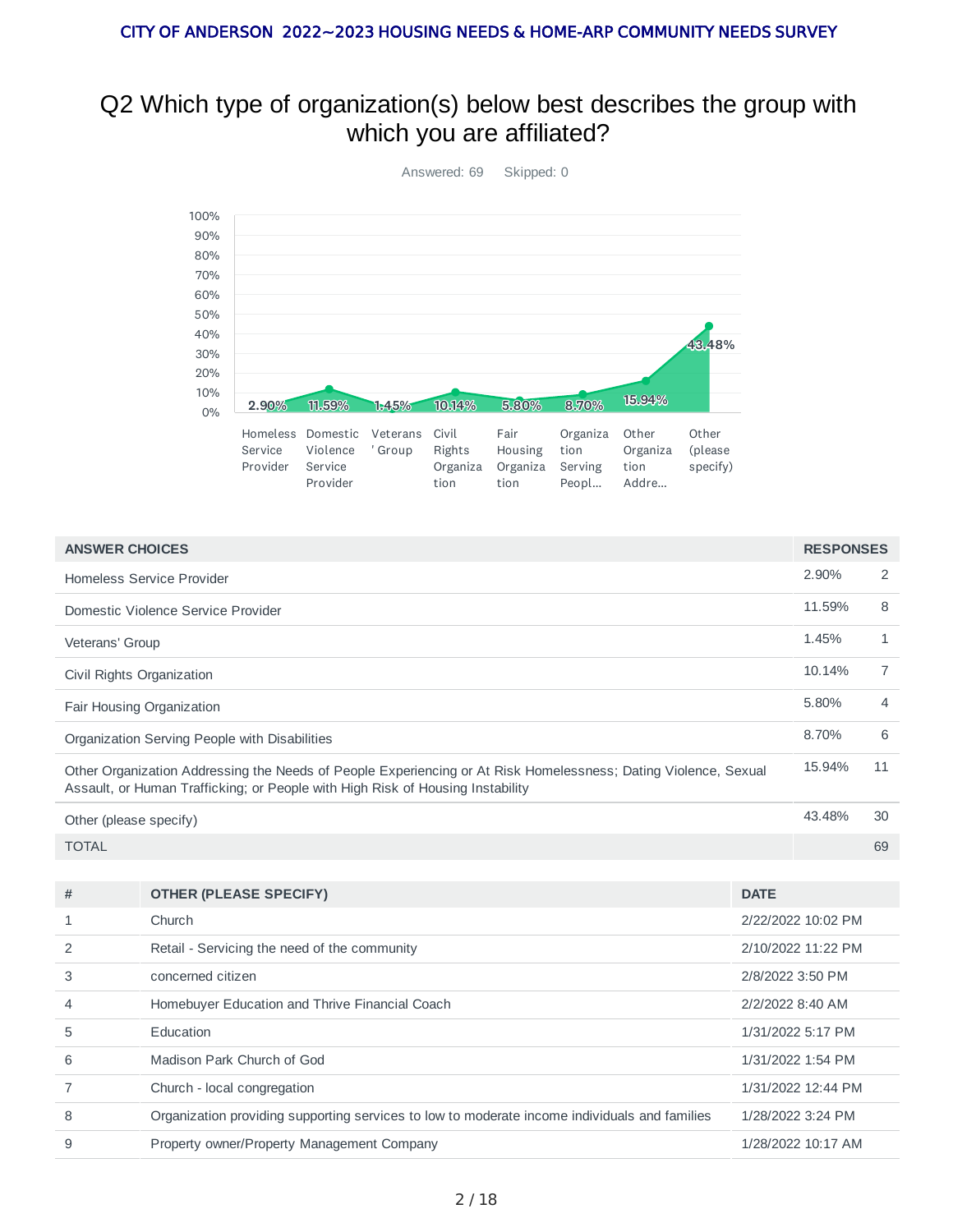| 10 | Funder                                                                                                       | 1/28/2022 10:12 AM |
|----|--------------------------------------------------------------------------------------------------------------|--------------------|
| 11 | Food Insecurity                                                                                              | 1/26/2022 10:14 AM |
| 12 | Community Center meeting a variety of needs                                                                  | 1/25/2022 3:53 PM  |
| 13 | Education                                                                                                    | 1/25/2022 11:27 AM |
| 14 | Government                                                                                                   | 1/22/2022 12:37 PM |
| 15 | Housing Agency                                                                                               | 1/21/2022 8:30 AM  |
| 16 | Church, Community Center & Food Pantry                                                                       | 1/20/2022 1:31 PM  |
| 17 | Educator                                                                                                     | 1/19/2022 3:43 PM  |
| 18 | Legal immigration services                                                                                   | 1/17/2022 10:39 AM |
| 19 | Housing Counseling andCHDO                                                                                   | 1/12/2022 10:43 AM |
| 20 | Organization providing Employment, Income Supports & Financial Coaching and Resources                        | 1/12/2022 10:39 AM |
| 21 | General poverty programs                                                                                     | 1/10/2022 10:36 AM |
| 22 | Poor relief                                                                                                  | 1/10/2022 8:21 AM  |
| 23 | We seek to help people that experience homelessness through many situations such as, fire,<br>eviction, etc. | 1/9/2022 6:20 AM   |
| 24 | None                                                                                                         | 1/8/2022 6:01 PM   |
| 25 | Local hospital                                                                                               | 1/8/2022 12:06 PM  |
| 26 | None- just a resident                                                                                        | 1/8/2022 6:10 AM   |
| 27 | Health outreach, education and advocay.                                                                      | 1/7/2022 4:24 PM   |
| 28 | Food Insecurity                                                                                              | 1/7/2022 4:14 PM   |
| 29 | I am not affiliated with a group/organization                                                                | 1/7/2022 3:43 PM   |
| 30 | Public School                                                                                                | 1/7/2022 2:47 PM   |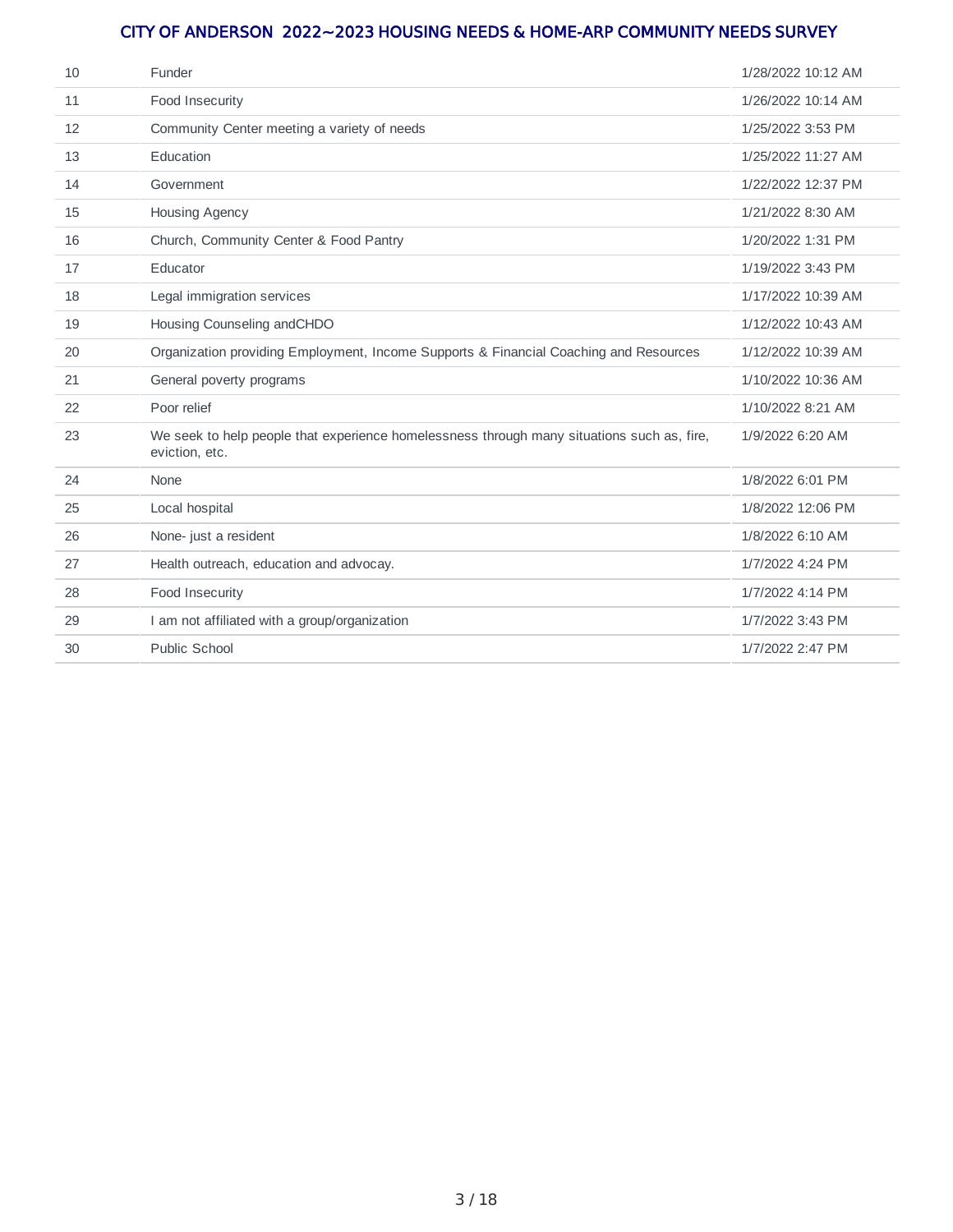Q3 Please rank in order of importance 1-9 the unmet housing and service needs you see among "Qualifying Populations" (people experiencing homelessness, at risk of homelessness, fleeing violence/sexual exploitation, veterans or otherwise at high risk of housing instability) in the City? (1 = Most Important 9= Least Important) Weighted average results shown: Highest weighted number reflects the highest weighted needs as believed by respondents.



Answered: 69 Skipped: 0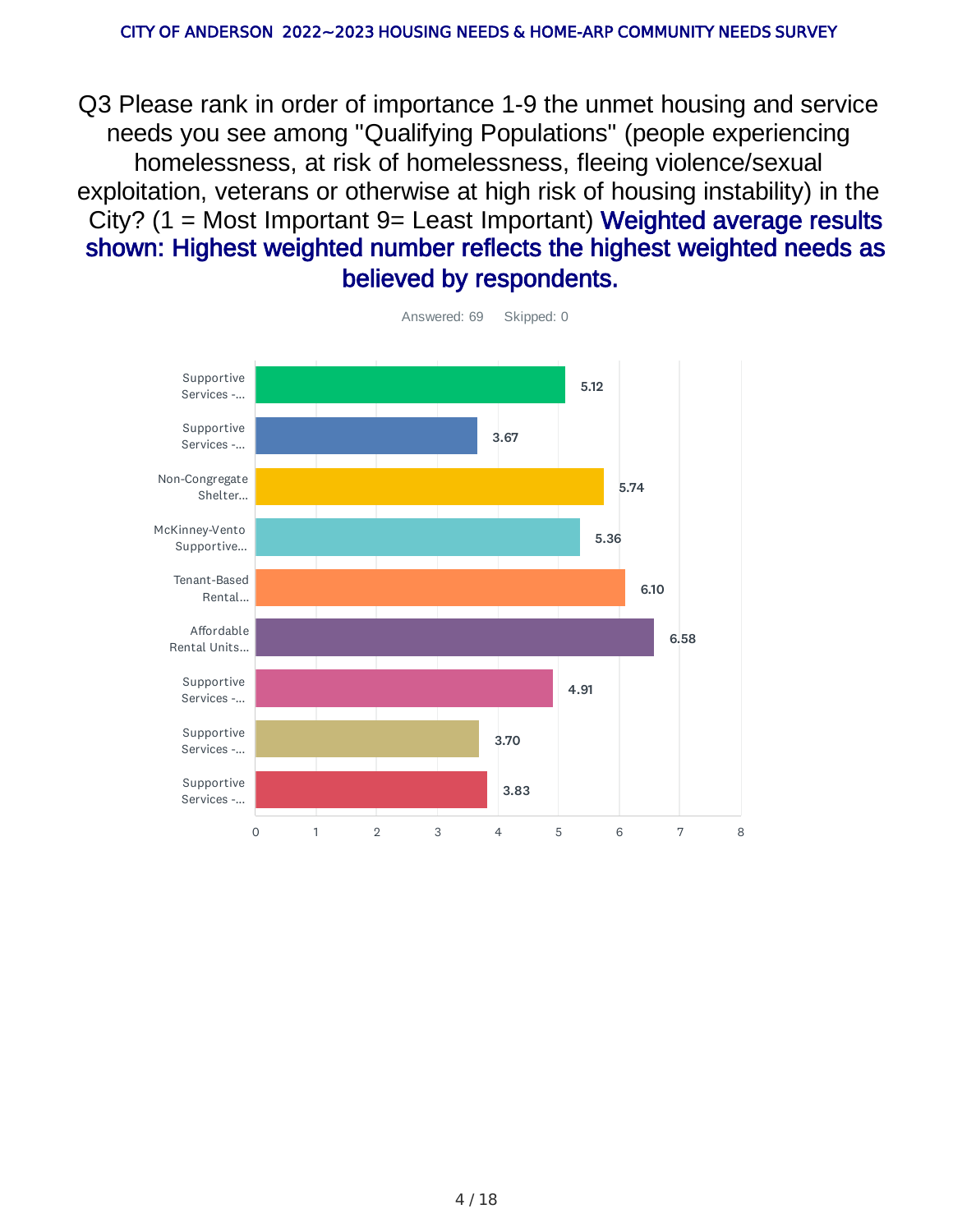|                                                                                                                                                                                                                 | $\mathbf 1$  | $\overline{\mathbf{c}}$  | 3            | 4                        | 5                | 6                | $\overline{7}$   | 8            | 9            | <b>TOTAL</b> | <b>SCORE</b> |
|-----------------------------------------------------------------------------------------------------------------------------------------------------------------------------------------------------------------|--------------|--------------------------|--------------|--------------------------|------------------|------------------|------------------|--------------|--------------|--------------|--------------|
| Supportive<br>Services -<br>Homelessness<br>Prevention                                                                                                                                                          | 15.94%<br>11 | 8.70%<br>6               | 8.70%<br>6   | 8.70%<br>6               | 11.59%<br>8      | 20.29%<br>14     | 5.80%<br>4       | 8.70%<br>6   | 11.59%<br>8  | 69           | 5.12         |
| Supportive<br>Services -<br>Housing<br>Counseling                                                                                                                                                               | 2.90%<br>2   | 2.90%<br>$\overline{c}$  | 7.25%<br>5   | 11.59%<br>8              | 11.59%<br>8      | 7.25%<br>5       | 18.84%<br>13     | 15.94%<br>11 | 21.74%<br>15 | 69           | 3.67         |
| Non-Congregate<br>Shelter (Provides<br>private units or<br>rooms as<br>temporary shelter<br>vs congregate<br>shelter<br>arrangements)<br>(acquire, convert,<br>rehabilitate, or<br>construct)                   | 18.84%<br>13 | 10.14%<br>7              | 15.94%<br>11 | 13.04%<br>9              | 11.59%<br>8      | 4.35%<br>3       | 13.04%<br>9      | 5.80%<br>4   | 7.25%<br>5   | 69           | 5.74         |
| McKinney-Vento<br>Supportive<br><b>Services</b><br>(Homeless<br>outreach, shelter,<br>transitional<br>housing,<br>supportive<br>services, short-<br>term rent<br>subsidies,<br>unaccompanied<br>youth services) | 7.25%<br>5   | 17.39%<br>12             | 8.70%<br>6   | 17.39%<br>12             | 13.04%<br>9      | 14.49%<br>10     | 5.80%<br>4       | 10.14%<br>7  | 5.80%<br>4   | 69           | 5.36         |
| Tenant-Based<br>Rental<br>Assistance for<br>Homeless and at<br>Risk of<br>Homelessness<br>populations (rental<br>assistance,<br>security deposit<br>assistance, utility<br>deposits)                            | 11.59%<br>8  | 20.29%<br>14             | 24.64%<br>17 | 7.25%<br>5               | 15.94%<br>11     | 4.35%<br>3       | 5.80%<br>4       | 2.90%<br>2   | 7.25%<br>5   | 69           | 6.10         |
| Affordable Rental<br>Units Availability<br>(acquire,<br>rehabilitate, or<br>construct)                                                                                                                          | 28.99%<br>20 | 14.49%<br>$10\,$         | 15.94%<br>11 | 10.14%<br>$\overline{7}$ | 7.25%<br>5       | 13.04%<br>9      | 2.90%<br>2       | 4.35%<br>3   | 2.90%<br>2   | 69           | 6.58         |
| Supportive<br>Services -<br>Childcare                                                                                                                                                                           | 8.70%<br>6   | 10.14%<br>$\overline{7}$ | 5.80%<br>4   | 14.49%<br>$10\,$         | 15.94%<br>$11\,$ | 11.59%<br>8      | 15.94%<br>$11\,$ | 13.04%<br>9  | 4.35%<br>3   | 69           | 4.91         |
| Supportive<br>Services -<br>Education and<br><b>Job Training</b><br>Assistance                                                                                                                                  | 2.90%<br>2   | 5.80%<br>4               | 1.45%<br>1   | 11.59%<br>8              | 8.70%<br>6       | 14.49%<br>$10\,$ | 18.84%<br>13     | 23.19%<br>16 | 13.04%<br>9  | 69           | 3.70         |
| Supportive<br>Services -<br><b>Critical Life</b>                                                                                                                                                                | 2.90%<br>2   | 10.14%<br>7              | 11.59%<br>8  | 5.80%<br>4               | 4.35%<br>3       | 10.14%<br>7      | 13.04%<br>9      | 15.94%<br>11 | 26.09%<br>18 | 69           | 3.83         |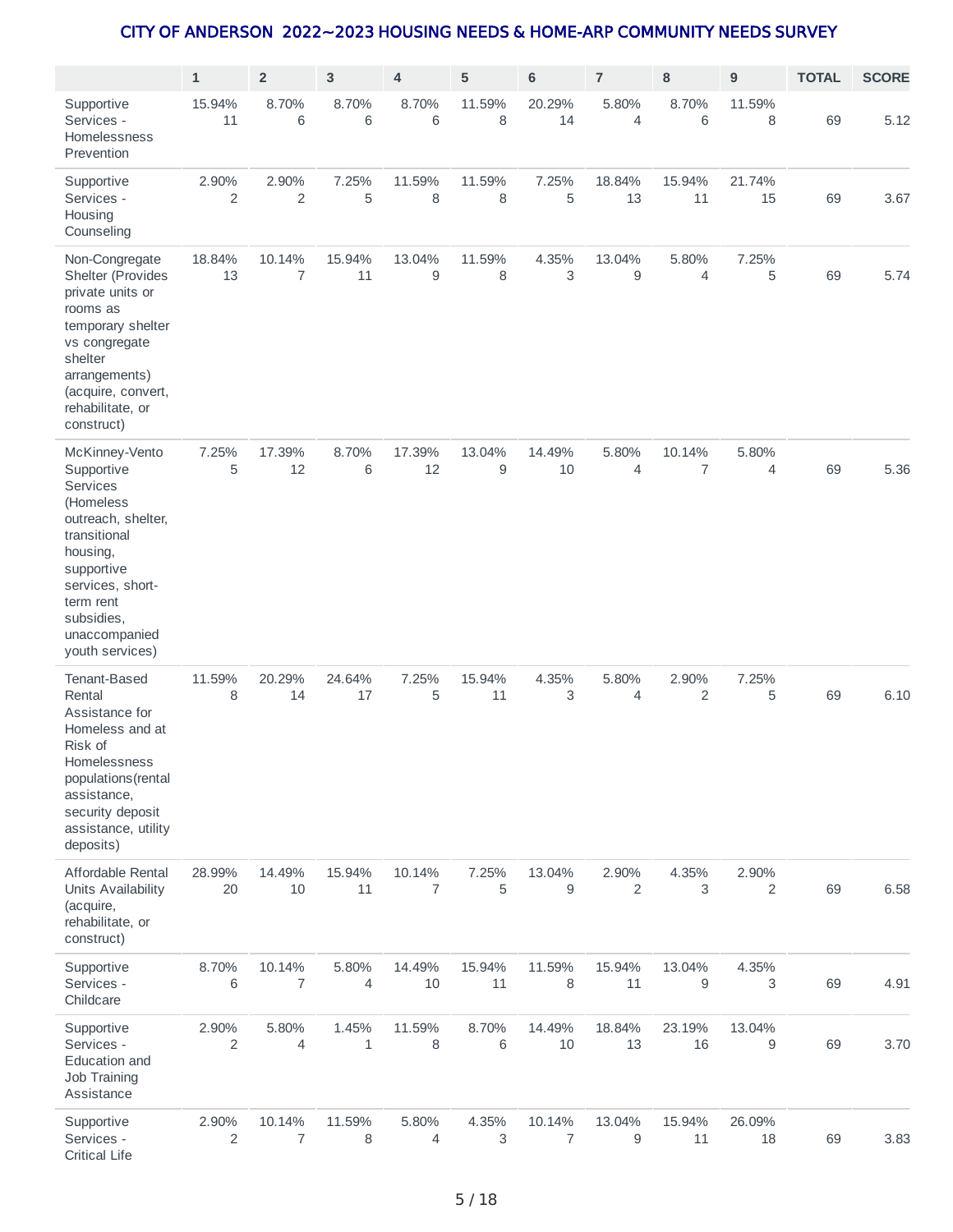Management

Skills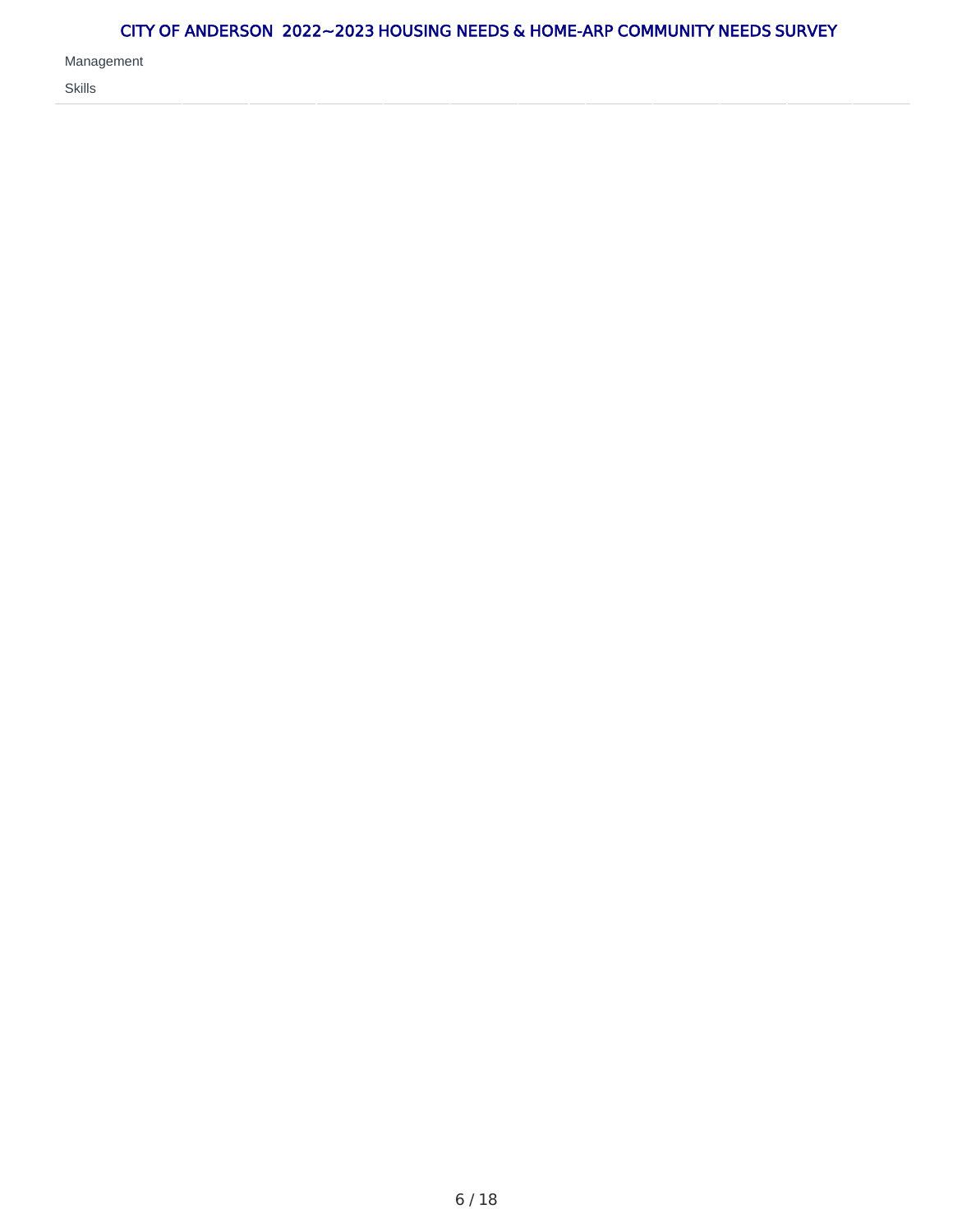Q4 What gaps do you see within the current shelter and housing inventory, as well as service delivery system in Anderson? Please rank: 1 = Most Prevalent Gap and 9 = Least Prevalent Gap. Weighted average results shown: Highest weighted number reflects the highest weighted needs as believed by respondents.



7 / 18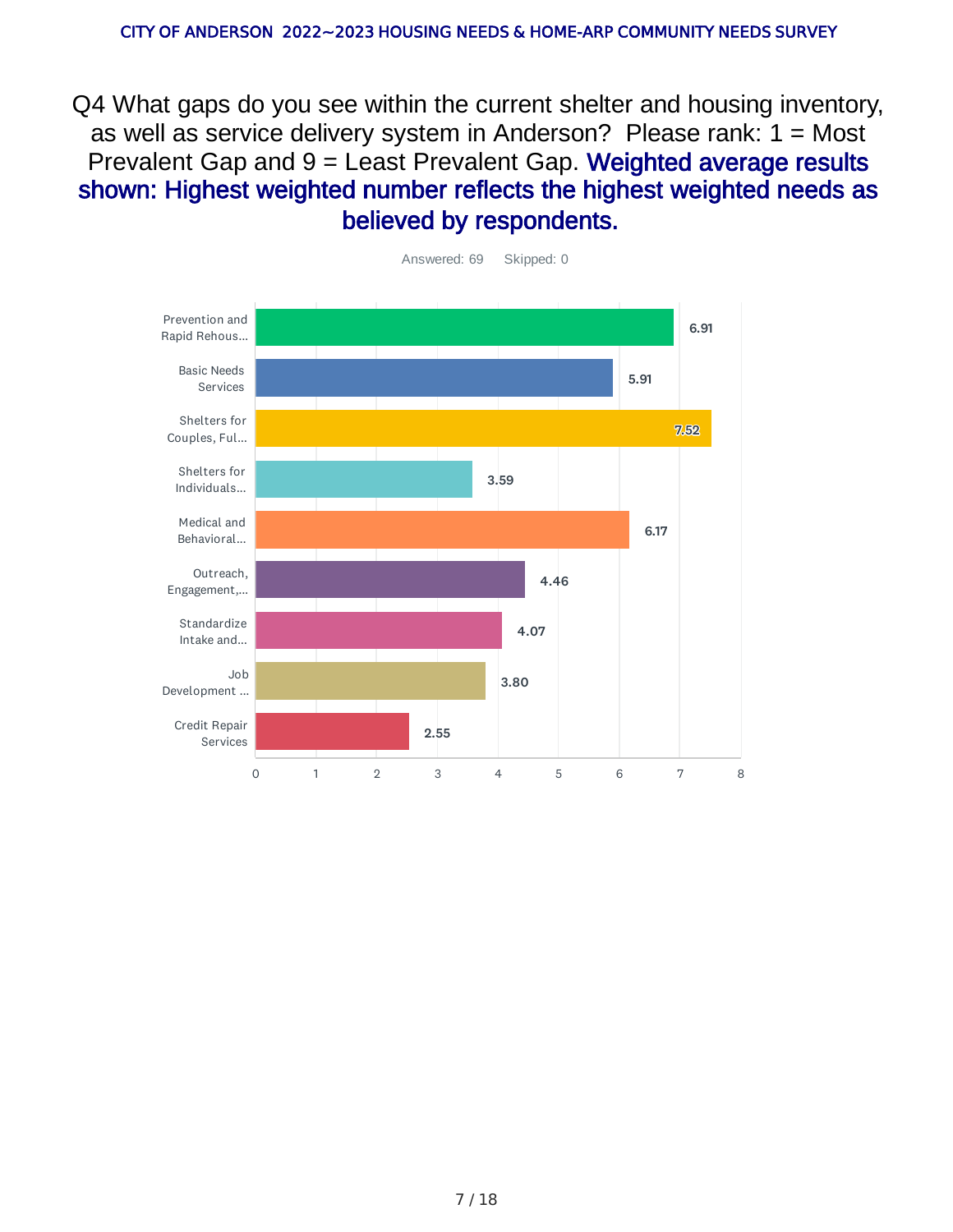|                                                                                                   | $\mathbf{1}$            | $\overline{2}$          | $\mathbf{3}$             | $\overline{4}$ | 5            | $\bf 6$                  | $\overline{7}$       | 8                        | $\boldsymbol{9}$        | <b>TOTAL</b> | <b>SCORE</b> |
|---------------------------------------------------------------------------------------------------|-------------------------|-------------------------|--------------------------|----------------|--------------|--------------------------|----------------------|--------------------------|-------------------------|--------------|--------------|
| Prevention<br>and Rapid<br>Rehousing<br><b>Services</b>                                           | 33.33%<br>23            | 8.70%<br>6              | 17.39%<br>12             | 17.39%<br>12   | 11.59%<br>8  | 4.35%<br>3               | 5.80%<br>4           | 1.45%<br>$\mathbf{1}$    | 0.00%<br>$\mathbf 0$    | 69           | 6.91         |
| <b>Basic Needs</b><br><b>Services</b>                                                             | 4.35%<br>3              | 21.74%<br>15            | 20.29%<br>14             | 15.94%<br>11   | 14.49%<br>10 | 13.04%<br>9              | 1.45%<br>$\mathbf 1$ | 2.90%<br>$\overline{c}$  | 5.80%<br>$\overline{4}$ | 69           | 5.91         |
| Shelters for<br>Couples, Full<br>Families,<br>Family<br>Services                                  | 40.58%<br>28            | 24.64%<br>17            | 13.04%<br>9              | 7.25%<br>5     | 7.25%<br>5   | $0.00\%$<br>0            | 4.35%<br>3           | 2.90%<br>2               | $0.00\%$<br>$\mathbf 0$ | 69           | 7.52         |
| Shelters for<br>Individuals<br>with Pets                                                          | 0.00%<br>$\Omega$       | 4.35%<br>3              | 8.70%<br>6               | 13.04%<br>9    | 7.25%<br>5   | 14.49%<br>10             | 14.49%<br>10         | 10.14%<br>$\overline{7}$ | 27.54%<br>19            | 69           | 3.59         |
| Medical and<br><b>Behavioral</b><br>Health<br><b>Services</b>                                     | 8.70%<br>6              | 20.29%<br>14            | 15.94%<br>11             | 15.94%<br>11   | 23.19%<br>16 | 8.70%<br>6               | 4.35%<br>3           | 2.90%<br>$\overline{2}$  | $0.00\%$<br>$\Omega$    | 69           | 6.17         |
| Outreach,<br>Engagement,<br>Referral, and<br>Advocacy<br><b>Services</b>                          | 5.80%<br>$\overline{4}$ | 2.90%<br>$\overline{2}$ | 10.14%<br>$\overline{7}$ | 4.35%<br>3     | 17.39%<br>12 | 26.09%<br>18             | 20.29%<br>14         | 8.70%<br>6               | 4.35%<br>3              | 69           | 4.46         |
| Standardize<br>Intake and<br>Assessment<br>between<br>Agencies                                    | 4.35%<br>3              | 11.59%<br>8             | 7.25%<br>5               | 8.70%<br>6     | 4.35%<br>3   | 10.14%<br>$\overline{7}$ | 20.29%<br>14         | 15.94%<br>11             | 17.39%<br>12            | 69           | 4.07         |
| Job<br>Development<br>and<br>Connection<br>with<br>employers<br>who are hiring<br><b>Services</b> | 1.45%<br>$\mathbf{1}$   | 5.80%<br>4              | 4.35%<br>3               | 11.59%<br>8    | 5.80%<br>4   | 15.94%<br>11             | 23.19%<br>16         | 26.09%<br>18             | 5.80%<br>$\overline{4}$ | 69           | 3.80         |
| Credit Repair<br><b>Services</b>                                                                  | 1.45%<br>$\mathbf 1$    | 0.00%<br>$\overline{0}$ | 2.90%<br>$\overline{c}$  | 5.80%<br>4     | 8.70%<br>6   | 7.25%<br>5               | 5.80%<br>4           | 28.99%<br>20             | 39.13%<br>27            | 69           | 2.55         |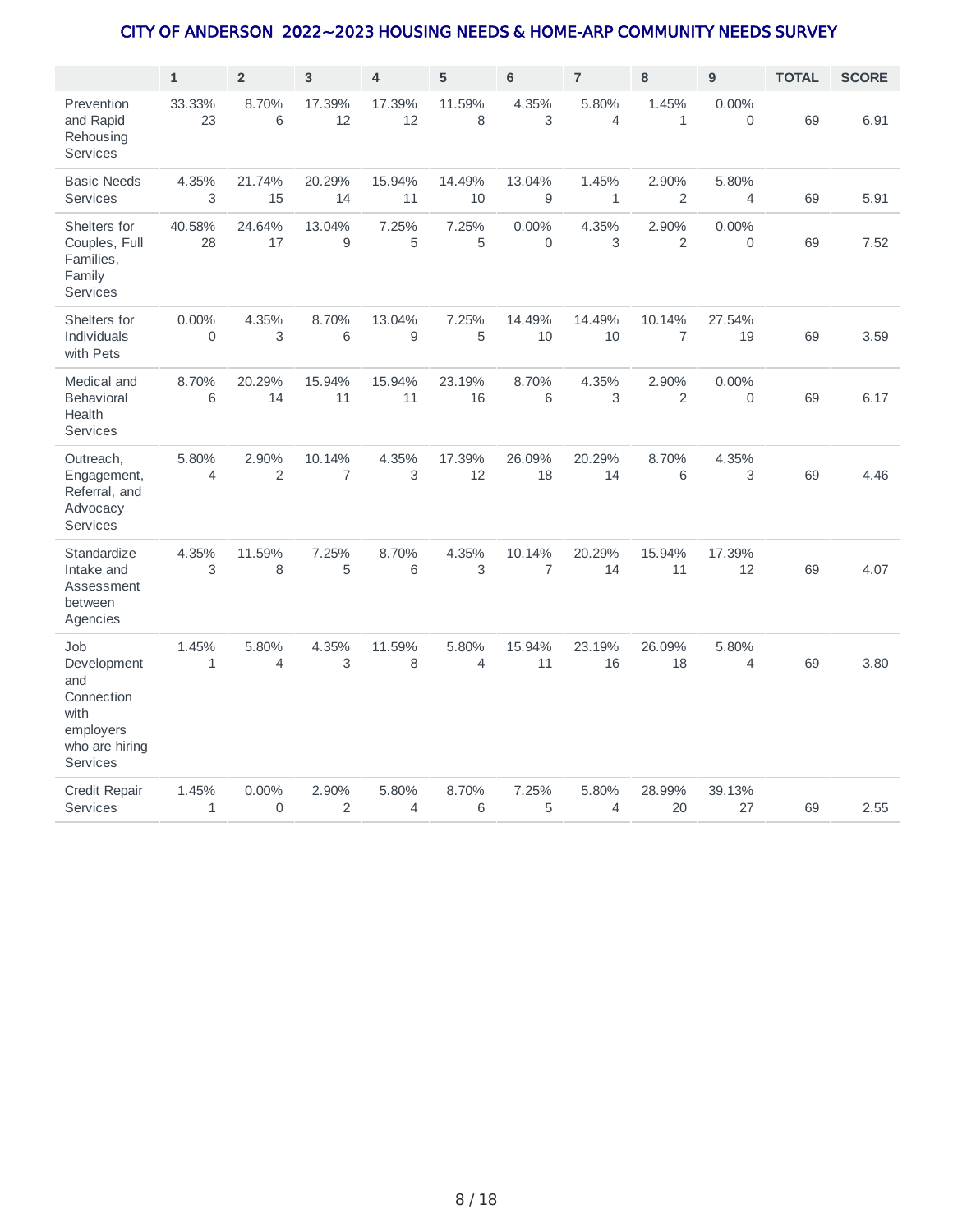Q5 How would you rank the following eligible uses of HOME-ARP (homeless prevention/intervention) funds in terms of priority within our community? (1 = most important). Weighted average results shown: Highest weighted number reflects the highest weighted needs as believed by respondents.



|                                                                                                                                                                          | 1            | $\overline{2}$ | 3            | 4            | 5            | 6            | <b>TOTAL</b> | <b>SCORE</b> |
|--------------------------------------------------------------------------------------------------------------------------------------------------------------------------|--------------|----------------|--------------|--------------|--------------|--------------|--------------|--------------|
| Development of Affordable Rental Housing                                                                                                                                 | 44.93%<br>31 | 18.84%<br>13   | 18.84%<br>13 | 11.59%<br>8  | 2.90%<br>2   | 2.90%<br>2   | 69           | 4.83         |
| Financial Assistance: application fees, security<br>deposits, utility deposits and payment of rental<br>arrears                                                          | 15.94%<br>11 | 33.33%<br>23   | 21.74%<br>15 | 13.04%<br>9  | 14.49%<br>10 | 1.45%<br>1   | 69           | 4.19         |
| Rental Assistance: Short term rental<br>assistance (1-3 months)                                                                                                          | 7.25%<br>5   | 20.29%<br>14   | 34.78%<br>24 | 17.39%<br>12 | 13.04%<br>9  | 7.25%<br>5   | 69           | 3.70         |
| Services (e.g. case management, legal<br>services, moving cost assistance, etc.)                                                                                         | 7.25%<br>5   | 7.25%<br>5     | 11.59%<br>8  | 26.09%<br>18 | 26.09%<br>18 | 21.74%<br>15 | 69           | 2.78         |
| Housing Counseling: Landlord/Tenant<br>Education                                                                                                                         | 4.35%<br>3   | 4.35%<br>3     | 8.70%<br>6   | 15.94%<br>11 | 30.43%<br>21 | 36.23%<br>25 | 69           | 2.28         |
| Acquisition/Development of Non-Congregate<br>Shelter Units ( <i>i.e., provides private units or</i><br>rooms as temporary shelter vs congregate<br>shelter arrangements) | 20.29%<br>14 | 15.94%<br>11   | 4.35%<br>3   | 15.94%<br>11 | 13.04%<br>9  | 30.43%<br>21 | 69           | 3.23         |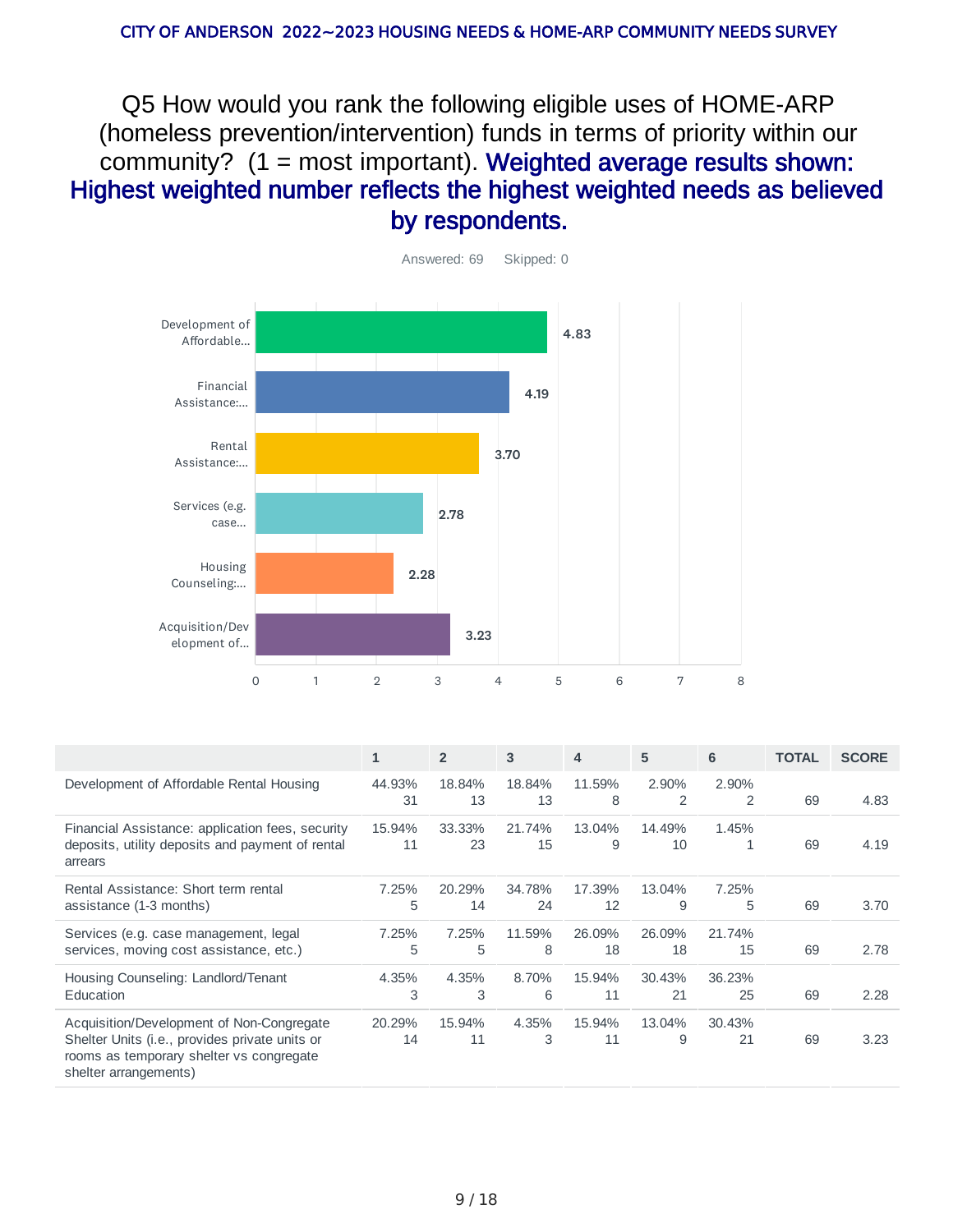## Q6 Please explain your priority #1 in question #5 above.

Answered: 63 Skipped: 6

| #  | <b>RESPONSES</b>                                                                                                                                                                                                                                                                                                                                                                                                                                                                          | <b>DATE</b>        |
|----|-------------------------------------------------------------------------------------------------------------------------------------------------------------------------------------------------------------------------------------------------------------------------------------------------------------------------------------------------------------------------------------------------------------------------------------------------------------------------------------------|--------------------|
| 1  | I think there is a huge need for case management for individuals who are homeless and falling<br>through the gaps. Primarily there needs to be mental health and substance abuse treatment<br>and counseling for individuals experiencing homelessness and this needs to be a part of the<br>case management for these folks. Masters level LCSWs are who are needed to work with<br>these tough cases and also case managers who are BSWs who have small caseloads to<br>provide support | 2/22/2022 5:45 PM  |
| 2  | There are to many ppl in anderson that are in jeopardy of loosing their place of residence due<br>ro covid and job insecurity because of that. Counseling could help!                                                                                                                                                                                                                                                                                                                     | 2/14/2022 6:59 PM  |
| 3  | No comment                                                                                                                                                                                                                                                                                                                                                                                                                                                                                | 2/10/2022 11:22 PM |
| 4  | Most folks are homeless due to the cost of rent, utilities. The monthly rental price in most<br>cases exceeds their monthly income. It's hard to " live in your means" when your means are<br>not enough to live on!                                                                                                                                                                                                                                                                      | 2/10/2022 10:22 PM |
| 5  | Opportunities for people to be responsible for themselves.                                                                                                                                                                                                                                                                                                                                                                                                                                | 2/8/2022 3:50 PM   |
| 6  | There are not any resources in our community with non-congregate shelter capabilities.                                                                                                                                                                                                                                                                                                                                                                                                    | 2/2/2022 7:21 PM   |
| 7  | Rent prices have been going up. Evictions seem to be on the rise. Currently many people are<br>having to get assistance for rent. Affordable rentals seem to be less and less. I think it would<br>be wise to plan for the future so that people will be able to rent or buy a home that isn't high<br>cost.                                                                                                                                                                              | 2/2/2022 8:40 AM   |
| 8  | Prevents families and individuals from homelessness.                                                                                                                                                                                                                                                                                                                                                                                                                                      | 1/31/2022 5:17 PM  |
| 9  | we need more supportive housing availablity, subsidized housing is crucial to make housing<br>available with the percentage of people living in poverty or on the edge of poverty in our<br>community. Not short term rental assistance, needs to be long term subsidized housing, with<br>financial supports, and wraparound support.                                                                                                                                                    | 1/31/2022 2:38 PM  |
| 10 | These tends to be a barrier for most people.                                                                                                                                                                                                                                                                                                                                                                                                                                              | 1/31/2022 1:54 PM  |
| 11 | Our homeless population is growing it seems not so much because of transient families<br>moving in but because of families who call Anderson/Madison County home less and less able<br>to navigate costs and systems to hold on to safe and equitable housing. We have not been<br>proactive in our development of appropriate options and support of accessing those options for<br>families with low income status.                                                                     | 1/31/2022 12:44 PM |
| 12 | Lack of decent and affordable housing in community lead to displaced families, homelessness<br>and increased poverty.                                                                                                                                                                                                                                                                                                                                                                     | 1/28/2022 3:24 PM  |
| 13 | Lack of housing to meet the needs of poor population                                                                                                                                                                                                                                                                                                                                                                                                                                      | 1/28/2022 10:59 AM |
| 14 | There is a huge shortage of affordable housing units specifically 1 BR units. There is also a<br>shortage of 3 BR houses that is affordable units too.                                                                                                                                                                                                                                                                                                                                    | 1/28/2022 10:17 AM |
| 15 | The shelter options are nearly non-existent unless you suffer from substance use disorder,<br>fleeing domestic violence or a single woman.                                                                                                                                                                                                                                                                                                                                                | 1/28/2022 10:12 AM |
| 16 | The housing first model has been shown to be more effective in the overall reduction of<br>homelessness compared to the congregate shelter model. The non-congregate model would be<br>the next best solution as long as we have a shortage of affordable rental housing.                                                                                                                                                                                                                 | 1/27/2022 1:55 PM  |
| 17 | There is not enough decent housing that is affordable for low income residents in Anderson                                                                                                                                                                                                                                                                                                                                                                                                | 1/26/2022 10:14 AM |
| 18 | The first few months for someone obtaining and keeping a new apartment is key for long term<br>success. We need more support for those making these positive steps.                                                                                                                                                                                                                                                                                                                       | 1/25/2022 3:53 PM  |
| 19 | Very limited housing, especially for single persons (1 bedroom), or larger families. Much of the<br>rental availability is substandard and pricings are rising due to limited options.                                                                                                                                                                                                                                                                                                    | 1/25/2022 3:44 PM  |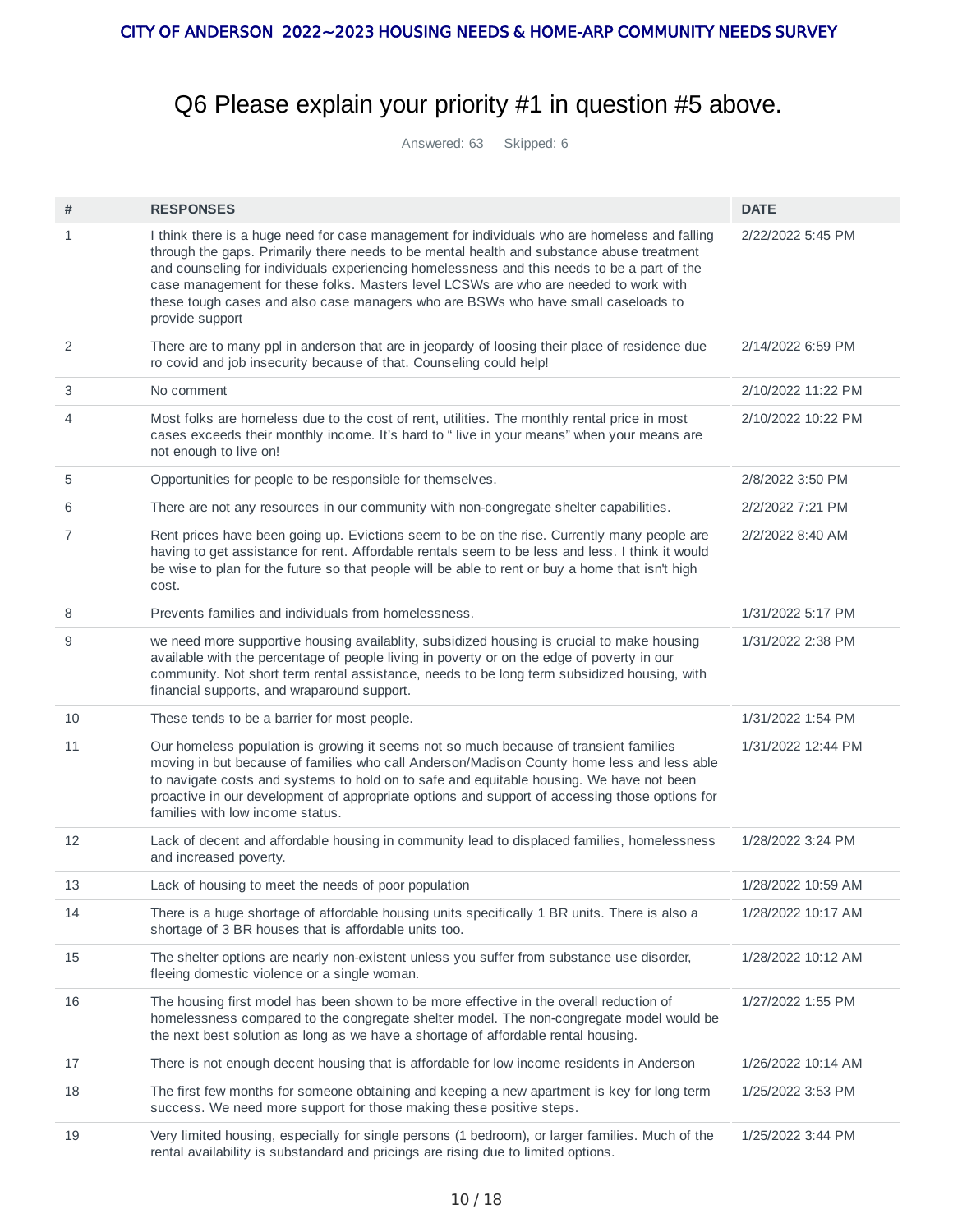| 20 | We need emergency shelter for people from all walks of life-single, families, couples, single<br>parents.                                                                                                                                                                                                                                                                                                                                                                                                                                                                                                                                                                                                                                                                                                                                                                      | 1/25/2022 11:27 AM |
|----|--------------------------------------------------------------------------------------------------------------------------------------------------------------------------------------------------------------------------------------------------------------------------------------------------------------------------------------------------------------------------------------------------------------------------------------------------------------------------------------------------------------------------------------------------------------------------------------------------------------------------------------------------------------------------------------------------------------------------------------------------------------------------------------------------------------------------------------------------------------------------------|--------------------|
| 21 | The city is in need of more affordable housing                                                                                                                                                                                                                                                                                                                                                                                                                                                                                                                                                                                                                                                                                                                                                                                                                                 | 1/25/2022 10:57 AM |
| 22 | Affordable housing needs to be available                                                                                                                                                                                                                                                                                                                                                                                                                                                                                                                                                                                                                                                                                                                                                                                                                                       | 1/25/2022 10:39 AM |
| 23 | Noncongregate shelters will provide the case management and support families need to move<br>to permanent housing                                                                                                                                                                                                                                                                                                                                                                                                                                                                                                                                                                                                                                                                                                                                                              | 1/22/2022 12:37 PM |
| 24 | Anderson has an extreme shortage of rental housing                                                                                                                                                                                                                                                                                                                                                                                                                                                                                                                                                                                                                                                                                                                                                                                                                             | 1/21/2022 8:30 AM  |
| 25 | Non-congregate shelter allows for immediate housing of individuals who may not be suitable for<br>a traditional shelter style because of unmanaged mental illness or substance abuse for<br>example.                                                                                                                                                                                                                                                                                                                                                                                                                                                                                                                                                                                                                                                                           | 1/20/2022 1:31 PM  |
| 26 | Items listed are needs based for people without resources.                                                                                                                                                                                                                                                                                                                                                                                                                                                                                                                                                                                                                                                                                                                                                                                                                     | 1/19/2022 3:43 PM  |
| 27 | There are many diverse problems with housing that need addressing. Most of the clients I see<br>have difficulty managing through the institutions and structures that keep them from growth.                                                                                                                                                                                                                                                                                                                                                                                                                                                                                                                                                                                                                                                                                   | 1/18/2022 12:16 PM |
| 28 | It is very important for people to be able to find a private space for their family as they<br>maneuver through an adverse situation such as being out of their home.                                                                                                                                                                                                                                                                                                                                                                                                                                                                                                                                                                                                                                                                                                          | 1/18/2022 10:06 AM |
| 29 | Anderson lacks affordable housing options. Rent is high in market-value options and the<br>buildings that serve low income are scarce and have waiting lists.                                                                                                                                                                                                                                                                                                                                                                                                                                                                                                                                                                                                                                                                                                                  | 1/17/2022 10:39 AM |
| 30 | The need is immediate and the most relevant to the maintenance of family solidarity.                                                                                                                                                                                                                                                                                                                                                                                                                                                                                                                                                                                                                                                                                                                                                                                           | 1/16/2022 1:11 PM  |
| 31 | People need to be helped first and then we can focus on educating them.                                                                                                                                                                                                                                                                                                                                                                                                                                                                                                                                                                                                                                                                                                                                                                                                        | 1/16/2022 1:11 PM  |
| 32 | Immediate financial support is important.                                                                                                                                                                                                                                                                                                                                                                                                                                                                                                                                                                                                                                                                                                                                                                                                                                      | 1/16/2022 1:07 PM  |
| 33 | People need help NOW! Immediatelynot training, not while acquiring or developing they<br>need immediate help to get them stabilized, then work on long term and prevention and tools                                                                                                                                                                                                                                                                                                                                                                                                                                                                                                                                                                                                                                                                                           | 1/16/2022 2:26 AM  |
| 34 | Those services can help with setting people up with a positive future.                                                                                                                                                                                                                                                                                                                                                                                                                                                                                                                                                                                                                                                                                                                                                                                                         | 1/12/2022 3:30 PM  |
| 35 | There is not enough quality affordable housing available.                                                                                                                                                                                                                                                                                                                                                                                                                                                                                                                                                                                                                                                                                                                                                                                                                      | 1/12/2022 10:43 AM |
| 36 | We seem to have a need for more decent affordable rental housing. We have vacant structures<br>in need of repair that could house individuals in the community in need of housing.                                                                                                                                                                                                                                                                                                                                                                                                                                                                                                                                                                                                                                                                                             | 1/12/2022 10:39 AM |
| 37 | Currently the community is experiencing a surge in rental prices, but the income of citizens is<br>not increasing to be able to afford rent. Many commercial developers / flippers from other<br>communities are coming from other markets and charging rates from those markets.                                                                                                                                                                                                                                                                                                                                                                                                                                                                                                                                                                                              | 1/11/2022 8:40 PM  |
| 38 | There seems to be a lack of affordable decent housing available in the Anderson area.                                                                                                                                                                                                                                                                                                                                                                                                                                                                                                                                                                                                                                                                                                                                                                                          | 1/11/2022 7:27 PM  |
| 39 | Clients need to be educated on tenant rights and landlord rights. Landlord/tenant cultivation<br>has become a struggle because the rental market is in extremely high demand and landlords<br>can charge an astronomical amount for their unit. In a perfect world there would be no tenant<br>damage to the property and the landlord would be able to put the money paid for damages<br>towards preventative maintenance vs damage maintenance.                                                                                                                                                                                                                                                                                                                                                                                                                              | 1/11/2022 3:52 PM  |
| 40 | Landlords need better educated on domestic violence, mental health, trauma-informed care.<br>Tenants need to be better educated on how housing and leasing works, and what fair housing<br>looks like.                                                                                                                                                                                                                                                                                                                                                                                                                                                                                                                                                                                                                                                                         | 1/11/2022 3:10 PM  |
| 41 | Too many residents now making a living wage.                                                                                                                                                                                                                                                                                                                                                                                                                                                                                                                                                                                                                                                                                                                                                                                                                                   | 1/11/2022 11:32 AM |
| 42 | We are in desperate need for emergency shelter. However, we know through research that<br>when people are given independent housing (ideally not emergency shelter but even<br>emergency shelter) they do better. It is ideal for housing to be a basic right rather than<br>connected to required services. When we offer congregate shelters there are more safety<br>issues we have to address to keep everyone safe (ie: people are clean and sober when living<br>at the shelter, people are compliant with services). However, if we have independent shelter<br>units we can provide shelter regardless of program compliance. We also can individualize<br>treatment for people more effectively. Madison County has a large homelessness problem,<br>many families and couples facing homelessness specifically that want to live together with few<br>or no options. | 1/11/2022 11:10 AM |
| 43 | There is a lack of affordable, quality housing in our community and too many people are living                                                                                                                                                                                                                                                                                                                                                                                                                                                                                                                                                                                                                                                                                                                                                                                 | 1/11/2022 10:41 AM |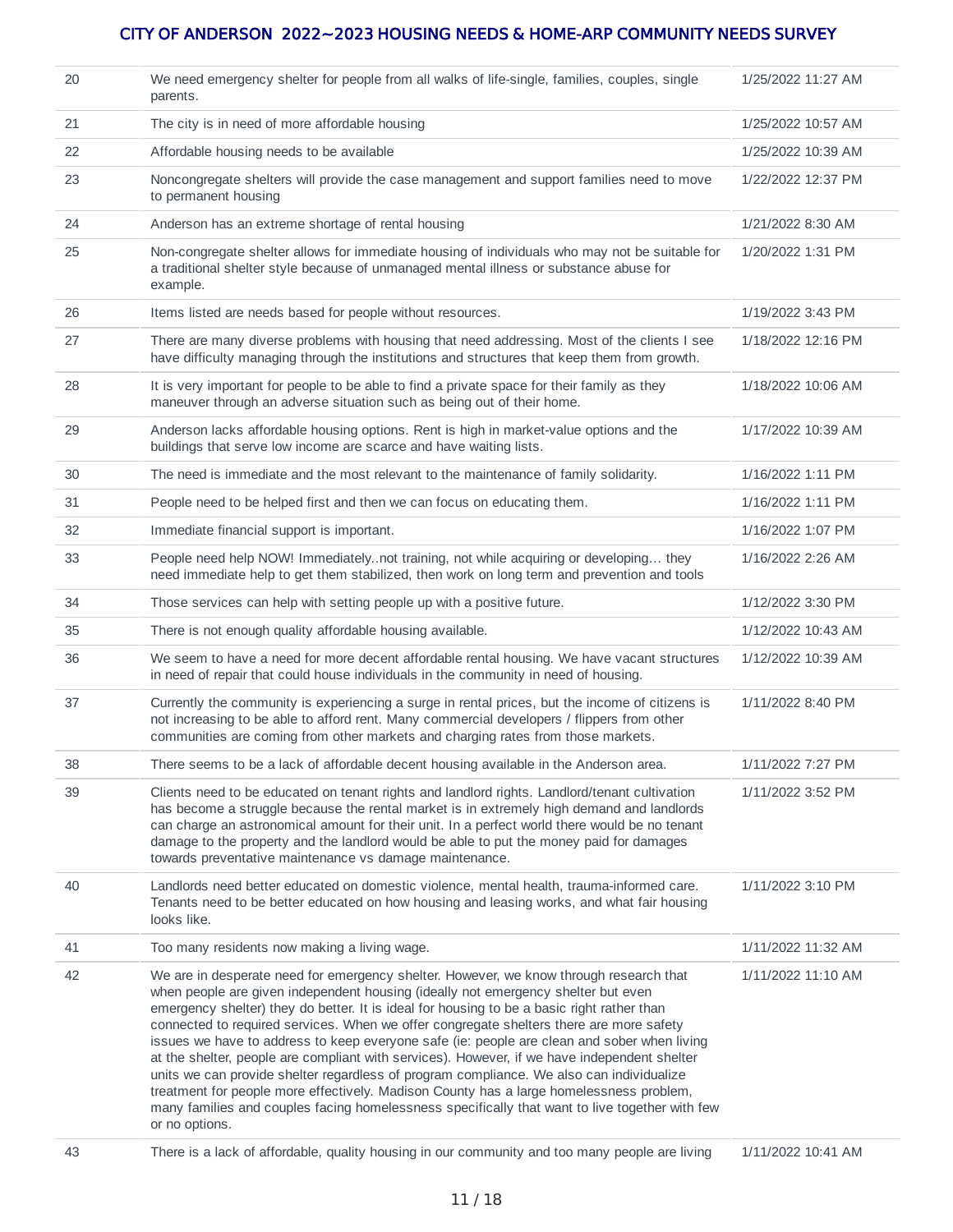|    | in substandard units because they cannot afford anything better.                                                                                                                                                                                                                                                                                                                                                                                                                                                                                                                                                                                                                                    |                    |
|----|-----------------------------------------------------------------------------------------------------------------------------------------------------------------------------------------------------------------------------------------------------------------------------------------------------------------------------------------------------------------------------------------------------------------------------------------------------------------------------------------------------------------------------------------------------------------------------------------------------------------------------------------------------------------------------------------------------|--------------------|
| 44 | There is no affordable housing even for people who work full time and make over \$14/hr                                                                                                                                                                                                                                                                                                                                                                                                                                                                                                                                                                                                             | 1/11/2022 10:35 AM |
| 45 | The rental inventory in Anderson is very low right now.                                                                                                                                                                                                                                                                                                                                                                                                                                                                                                                                                                                                                                             | 1/10/2022 3:20 PM  |
| 46 | There are so many people who need to be in housing but are reluctant to go to shelters.                                                                                                                                                                                                                                                                                                                                                                                                                                                                                                                                                                                                             | 1/10/2022 2:34 PM  |
| 47 | Funds should definitely help go towards increasing the amount of shelter space. Capacity is<br>limited, especially for those seeking family supported housing.                                                                                                                                                                                                                                                                                                                                                                                                                                                                                                                                      | 1/10/2022 1:59 PM  |
| 48 | Rent is excessive and individuals making minimum wage cannot afford to rent any housing.                                                                                                                                                                                                                                                                                                                                                                                                                                                                                                                                                                                                            | 1/10/2022 12:30 PM |
| 49 | Need for quick, short term assistance                                                                                                                                                                                                                                                                                                                                                                                                                                                                                                                                                                                                                                                               | 1/10/2022 10:36 AM |
| 50 | As a provider of affordable housing, there is a great need for affordable 1-bedroom or studio<br>apartments in Anderson. The organization I work for had 4 1-bedroom apartments and they<br>were never open for more than a few weeks. Our 2-bedroom apartments were open for longer<br>periods of time. I think there is a need for 3 or 4 bedroom and studio/1-bedroom apartments for<br>larger families and single person households.                                                                                                                                                                                                                                                            | 1/10/2022 10:10 AM |
| 51 | The great need is for families to have a private space where they can stay together. This way<br>children can have both mom and dad with them.                                                                                                                                                                                                                                                                                                                                                                                                                                                                                                                                                      | 1/9/2022 6:20 AM   |
| 52 | Currently out "shelter" brings in more homeless who are bussed to our community. Getting<br>people established in the community w long term housing is the most important. Transient<br>housing produces a community of transient homeless.                                                                                                                                                                                                                                                                                                                                                                                                                                                         | 1/8/2022 12:06 PM  |
| 53 | Need for housing that is affordable for those on social security                                                                                                                                                                                                                                                                                                                                                                                                                                                                                                                                                                                                                                    | 1/8/2022 6:15 AM   |
| 54 | I am seeing a lot more homeless activity around Applewood, Walmart, and the exit at I69<br>within the last year. The old Ruby Tuesday building is a hotspot- what is being done for these<br>people in this area? There are resources in town- but nothing around Walmart- there is plenty of<br>wide open space around there to build temporary housing. As a requirement to stay, maybe<br>help to connect with financial resources, employment classes, responsibility to work in a good<br>kitchen onsite & pay them for their work- graduate them into some sort of low cost apartment<br>housing that could be attached. Partner with Walmart, or Hoosier Park to help with job<br>placement. | 1/8/2022 6:10 AM   |
| 55 | People need shelter nobody should be without shelter                                                                                                                                                                                                                                                                                                                                                                                                                                                                                                                                                                                                                                                | 1/8/2022 2:46 AM   |
| 56 | Without financial assistance, homelessness continues for those who accept help                                                                                                                                                                                                                                                                                                                                                                                                                                                                                                                                                                                                                      | 1/7/2022 5:47 PM   |
| 57 | There is not enough affordable housing in our community. Even for organizations that can<br>provide rental assistance; the rent is too high so it will not work for the program. There needs<br>to be more affordable housing options.                                                                                                                                                                                                                                                                                                                                                                                                                                                              | 1/7/2022 4:47 PM   |
| 58 | We do need programs to provide more affordable housing. However, we need more programs<br>that help become more financially stable and more responsible. Public Assistance should not<br>be fore life-time.                                                                                                                                                                                                                                                                                                                                                                                                                                                                                         | 1/7/2022 4:24 PM   |
| 59 | There is not adequate descent affordable housing in Anderson.                                                                                                                                                                                                                                                                                                                                                                                                                                                                                                                                                                                                                                       | 1/7/2022 4:14 PM   |
| 60 | Maintaining housing is a tremendous challenge for individuals who face frequent<br>unemployment/underemployment, lower wages, and lack of access to behavioral and medical<br>health services. Housing assistance can help to fill gaps while other services are found for the<br>individual and family.                                                                                                                                                                                                                                                                                                                                                                                            | 1/7/2022 4:03 PM   |
| 61 | People need shelter before they can del with other issues.                                                                                                                                                                                                                                                                                                                                                                                                                                                                                                                                                                                                                                          | 1/7/2022 3:43 PM   |
| 62 | This is the biggest current gap in need that we run into                                                                                                                                                                                                                                                                                                                                                                                                                                                                                                                                                                                                                                            | 1/7/2022 3:40 PM   |
| 63 | The city of Anderson has a housing crisis that is growing. We need affordable housing for our<br>largest population- low income!                                                                                                                                                                                                                                                                                                                                                                                                                                                                                                                                                                    | 1/7/2022 3:13 PM   |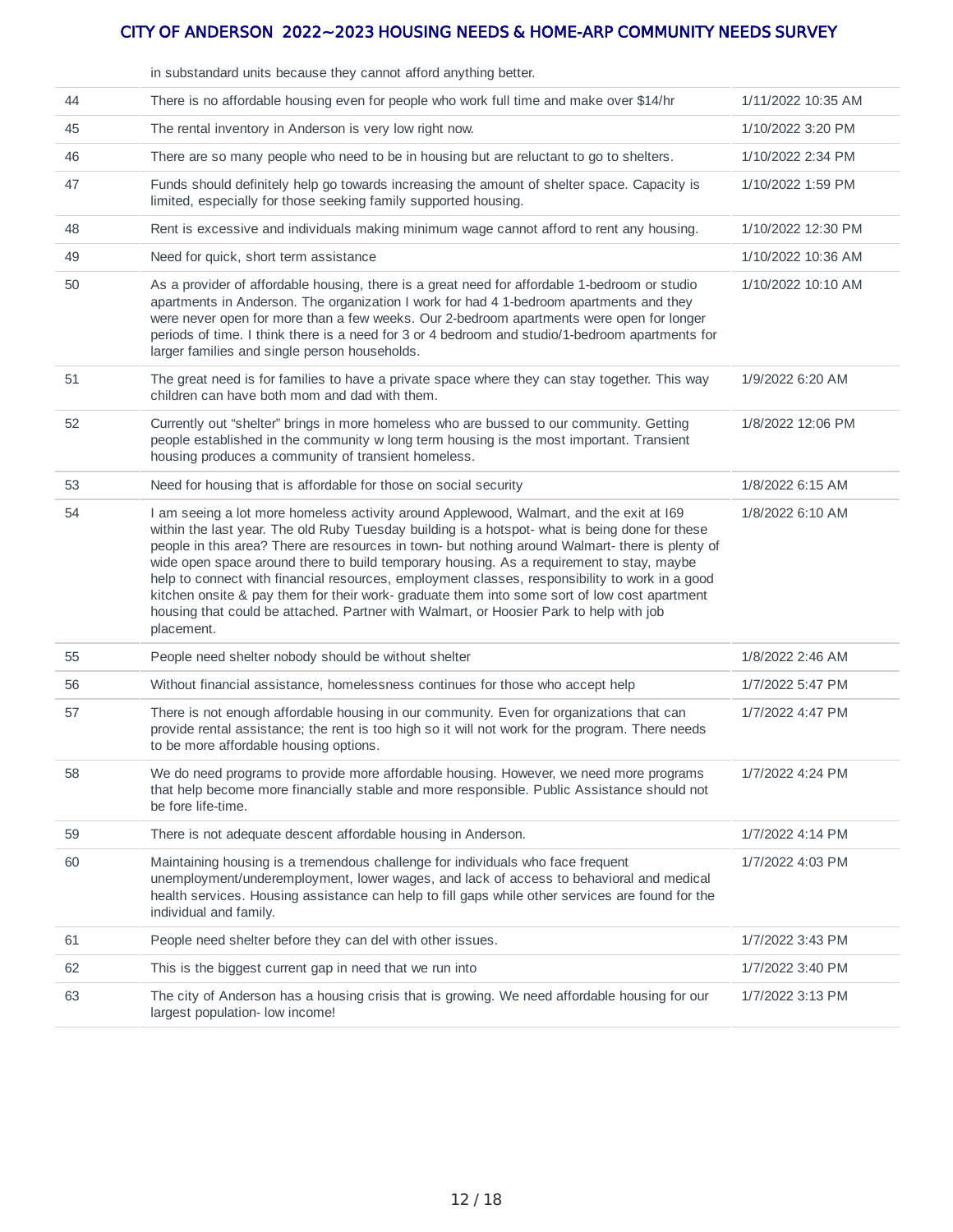Q7 For affordable rental housing development, what specific needs do you see in our community? How do you believe HOME-ARP funds (homeless prevention and intervention) could be used to address those needs? (e.g. acquisition, construction, and rehabilitation) (Please rank:  $1 =$  Most Important use and  $6$  = Least Important use). Weighted average results shown: Highest weighted number reflects the highest weighted needs as believed by respondents.



|                                                                                     | 1            | $\overline{2}$ | 3            | $\overline{4}$ | 5            | 6            | <b>TOTAL</b> | <b>SCORE</b> |
|-------------------------------------------------------------------------------------|--------------|----------------|--------------|----------------|--------------|--------------|--------------|--------------|
| Acquisition-New Construction for Non-<br>Congregate Housing                         | 15.94%<br>11 | 10.14%         | 8.70%<br>6   | 18.84%<br>13   | 13.04%<br>9  | 33.33%<br>23 | 69           | 2.97         |
| Acquisition-Rehabilitation for Non-Congregate<br>Housing                            | 24.64%<br>17 | 14.49%<br>10   | 11.59%<br>8  | 10.14%         | 24.64%<br>17 | 14.49%<br>10 | 69           | 3.61         |
| Acquisition-New Construction for Affordable<br>Rental Housing for 3 Bedrooms and Up | 15.94%<br>11 | 11.59%<br>8    | 18.84%<br>13 | 27.54%<br>19   | 17.39%<br>12 | 8.70%<br>6   | 69           | 3.55         |
| Acquisition-Rehabilitation for Affordable Rental<br>Housing for 3 Bedrooms and Up   | 18.84%<br>13 | 26.09%<br>18   | 30.43%<br>21 | 13.04%<br>9    | 7.25%<br>5   | 4.35%<br>3   | 69           | 4.23         |
| Acquisition-New Construction for Affordable<br>Rental Housing for 1 Bedroom         | 8.70%<br>6   | 15.94%<br>11   | 14.49%<br>10 | 17.39%<br>12   | 17.39%<br>12 | 26.09%<br>18 | 69           | 3.03         |
| Acquisition-Rehabilitation for Affordable Rental<br>Housing for 1 Bedroom           | 15.94%<br>11 | 21.74%<br>15   | 15.94%<br>11 | 13.04%<br>9    | 20.29%<br>14 | 13.04%<br>9  | 69           | 3.61         |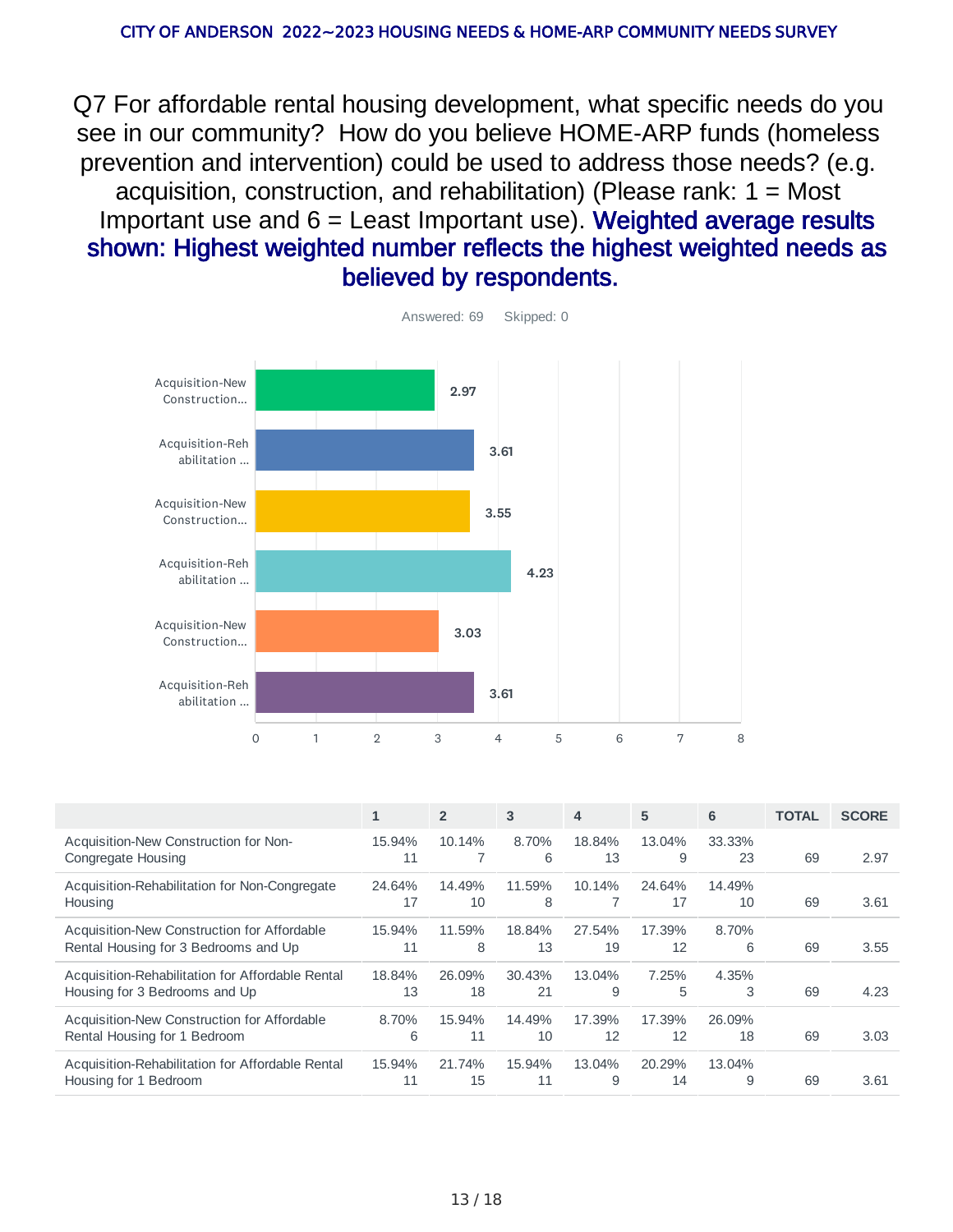Q8 For tenant-based rental assistance, what specific needs do you see in our community? How do you think HOME-ARP funds (homeless prevention and intervention) could be used to address those needs? (e.g. rental assistance, security deposits assistance, utility deposits) (Please rank:  $1 =$  Most Important Need and  $3 =$  Least Important Need)



 $\begin{array}{|c|c|c|c|c|}\n\hline\n1 & 2 & 3\n\end{array}$ 

|                             |              |              | 3            | <b>TOTAL</b> | <b>SCORE</b> |
|-----------------------------|--------------|--------------|--------------|--------------|--------------|
| Rental Assistance-1-2 years | 62.32%<br>43 | 8.70%<br>6   | 28.99%<br>20 | 69           | 2.33         |
| Security Deposit Assistance | 24.64%<br>17 | 52.17%<br>36 | 23.19%<br>16 | 69           | 2.01         |
| Utility Deposit Assistance  | 13.04%<br>9  | 39.13%<br>27 | 47.83%<br>33 | 69           | 1.65         |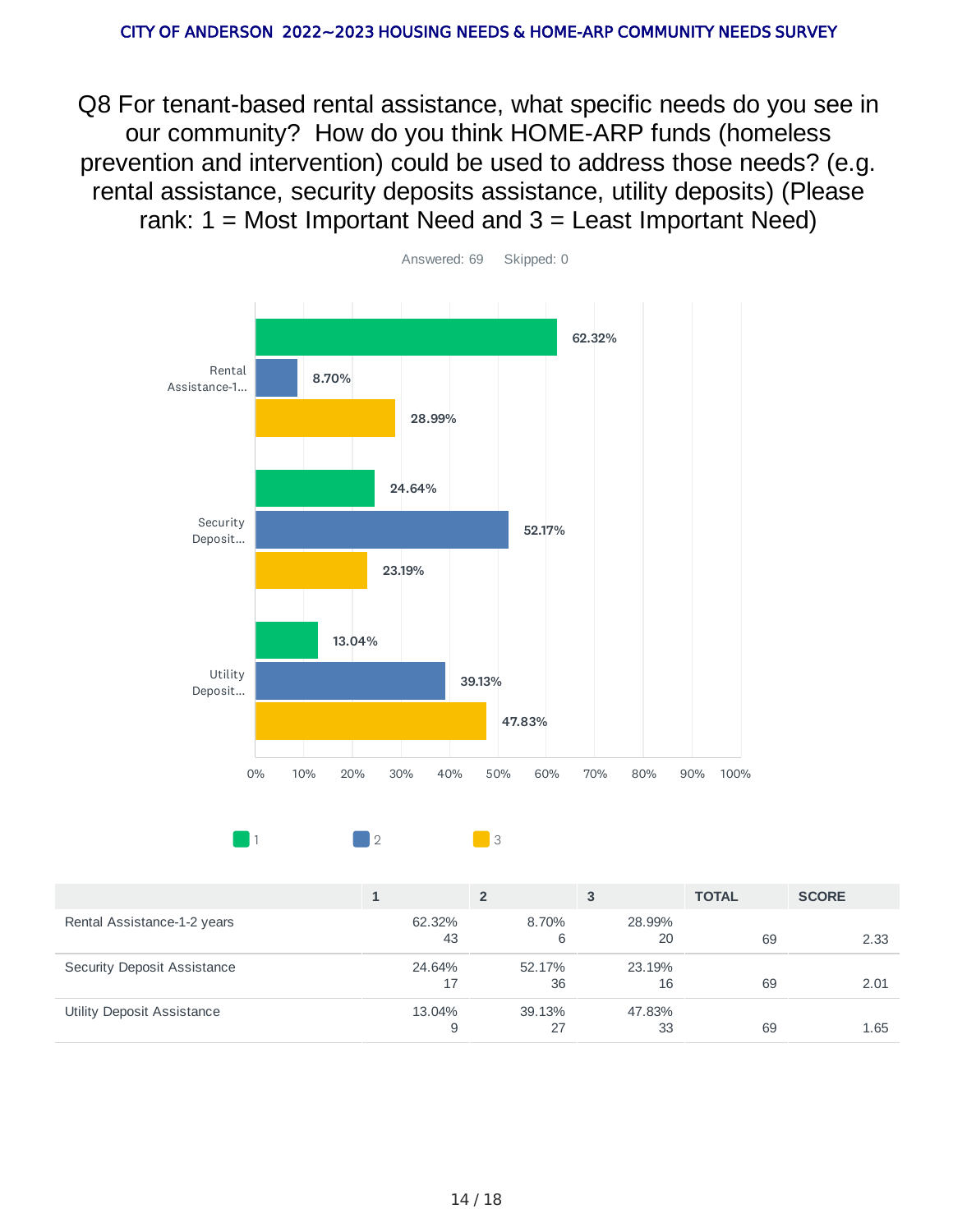Q9 For supportive services (i.e. homeless prevention/assistance), what specific needs do you see in our community? How do you believe HOME-ARP funds could be used to address those needs? (Rank in order of importance with  $1 =$  Most Importance Need and  $7 =$  Least Importance Need). Weighted average results shown: Highest weighted number reflects the highest weighted needs as believed by respondents.



|                                                      | $\mathbf{1}$ | $\overline{2}$ | 3            | $\overline{4}$ | 5            | 6                       | 7                       | <b>TOTAL</b> | <b>SCORE</b> |
|------------------------------------------------------|--------------|----------------|--------------|----------------|--------------|-------------------------|-------------------------|--------------|--------------|
| Mental Health and Case<br><b>Management Services</b> | 37.68%<br>26 | 23.19%<br>16   | 20.29%<br>14 | 5.80%<br>4     | 7.25%<br>5   | 2.90%<br>$\overline{2}$ | 2.90%<br>$\overline{2}$ | 69           | 5.58         |
| Job Training and Job Placement<br><b>Services</b>    | 8.70%<br>6   | 17.39%<br>12   | 17.39%<br>12 | 26.09%<br>18   | 10.14%       | 8.70%<br>6              | 11.59%<br>8             | 69           | 4.16         |
| Moving Cost Assistance                               | 5.80%<br>4   | 5.80%<br>4     | 14.49%<br>10 | 8.70%<br>6     | 15.94%<br>11 | 21.74%<br>15            | 27.54%<br>19            | 69           | 3.01         |
| <b>Legal Services</b>                                | 4.35%<br>3   | 2.90%<br>2     | 8.70%<br>6   | 18.84%<br>13   | 18.84%<br>13 | 27.54%<br>19            | 18.84%<br>13            | 69           | 2.97         |
| Non-Congregate Shelter Services                      | 27.54%<br>19 | 10.14%         | 10.14%       | 10.14%         | 15.94%<br>11 | 13.04%<br>9             | 13.04%<br>9             | 69           | 4.32         |
| <b>Food Services</b>                                 | 5.80%<br>4   | 11.59%<br>8    | 14.49%<br>10 | 11.59%<br>8    | 18.84%<br>13 | 17.39%<br>12            | 20.29%<br>14            | 69           | 3.41         |
| <b>Child Care Services</b>                           | 10.14%       | 28.99%<br>20   | 14.49%<br>10 | 18.84%<br>13   | 13.04%<br>9  | 8.70%<br>6              | 5.80%<br>4              | 69           | 4.55         |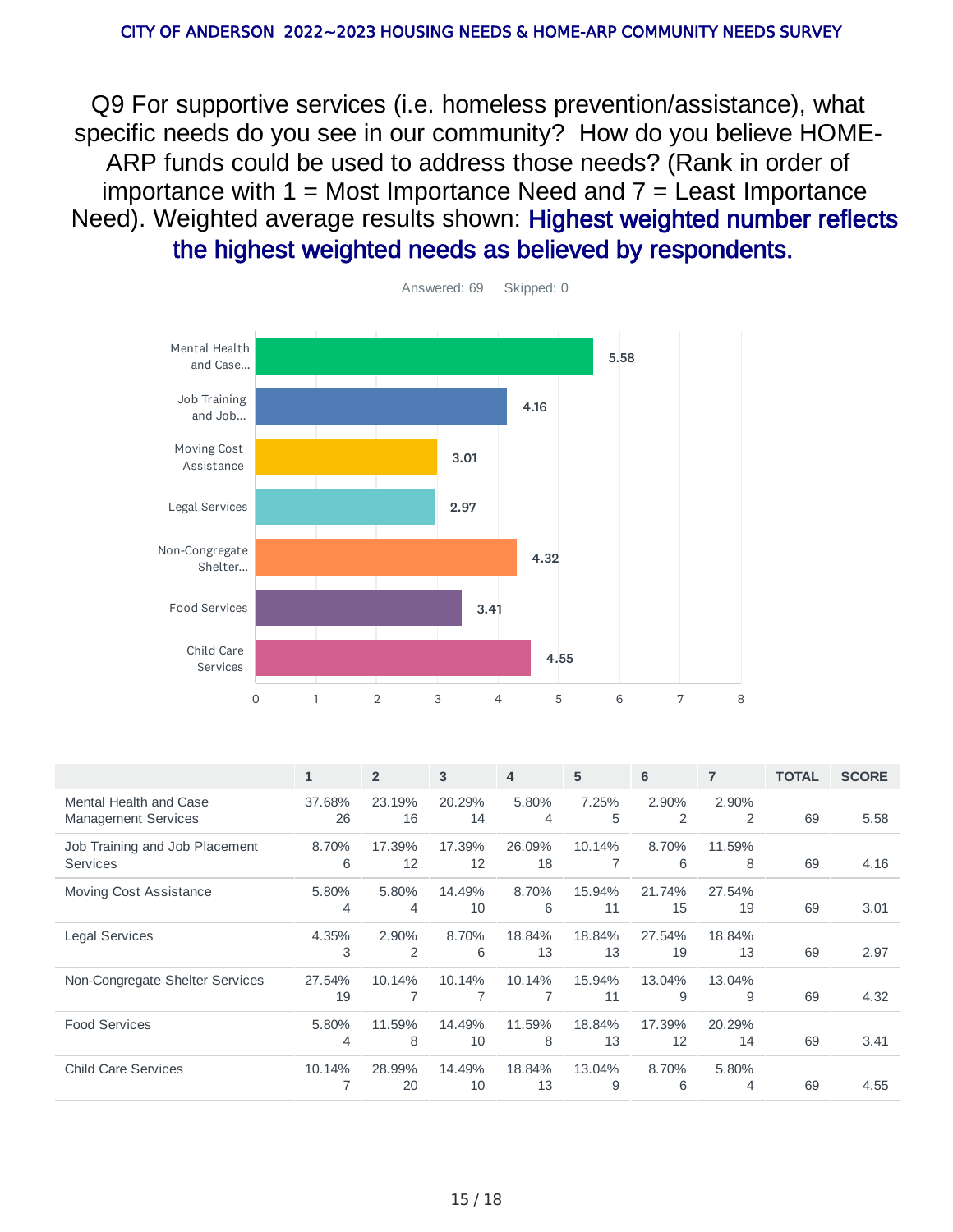Q10 For non-congregate shelter (i.e. individual rooms rather than traditional homeless shelter), what specific needs do you see in our community? How do you think HOME-ARP (homeless prevention/intervention) could be used to address those needs? (Please rank with  $1 =$  Most Important need and  $8 =$  Least Important Need). Weighted average results shown: Highest weighted number reflects the highest weighted needs as believed by respondents.

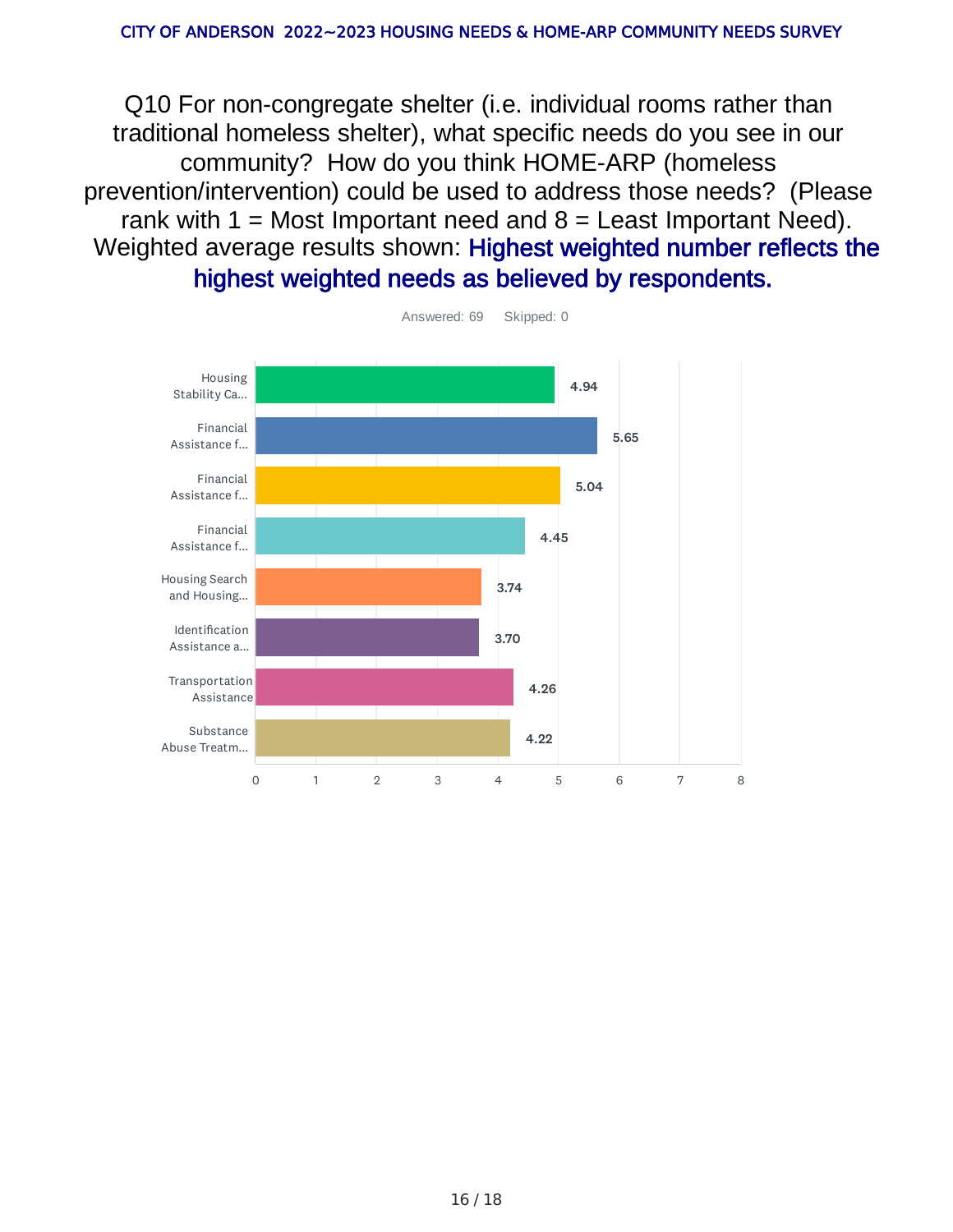|                                                                                                                       | $\mathbf{1}$            | $\overline{2}$          | 3                       | 4            | 5            | 6            | $\overline{7}$ | 8                       | <b>TOTAL</b> | <b>SCORE</b> |
|-----------------------------------------------------------------------------------------------------------------------|-------------------------|-------------------------|-------------------------|--------------|--------------|--------------|----------------|-------------------------|--------------|--------------|
| <b>Housing Stability Case</b><br>Management                                                                           | 26.09%<br>18            | 10.14%<br>7             | 13.04%<br>9             | 8.70%<br>6   | 5.80%<br>4   | 8.70%<br>6   | 15.94%<br>11   | 11.59%<br>8             | 69           | 4.94         |
| Financial Assistance for<br><b>Emergency Basic Needs</b>                                                              | 18.84%<br>13            | 26.09%<br>18            | 10.14%<br>7             | 18.84%<br>13 | 7.25%<br>5   | 11.59%<br>8  | 5.80%<br>4     | 1.45%<br>1              | 69           | 5.65         |
| Financial Assistance for<br>Short-Term Rental<br>Payments (Up to 3<br>Months)                                         | 10.14%<br>7             | 21.74%<br>15            | 18.84%<br>13            | 11.59%<br>8  | 11.59%<br>8  | 7.25%<br>5   | 13.04%<br>9    | 5.80%<br>$\overline{4}$ | 69           | 5.04         |
| Financial Assistance for<br>Medium-Term Rental<br>Payments (1-2 Years)                                                | 13.04%<br>9             | 10.14%<br>7             | 17.39%<br>12            | 14.49%<br>10 | 8.70%<br>6   | 5.80%<br>4   | 10.14%<br>7    | 20.29%<br>14            | 69           | 4.45         |
| Housing Search and<br>Housing Counseling<br><b>Services</b>                                                           | 2.90%<br>$\overline{2}$ | 8.70%<br>6              | 2.90%<br>$\overline{2}$ | 14.49%<br>10 | 21.74%<br>15 | 24.64%<br>17 | 14.49%<br>10   | 10.14%<br>7             | 69           | 3.74         |
| <b>Identification Assistance</b><br>and Restoring<br>Documents (e.g. birth<br>certificates, social<br>security cards) | 2.90%<br>2              | 10.14%<br>7             | 10.14%<br>7             | 13.04%<br>9  | 15.94%<br>11 | 8.70%<br>6   | 20.29%<br>14   | 18.84%<br>13            | 69           | 3.70         |
| Transportation<br>Assistance                                                                                          | 11.59%<br>8             | 2.90%<br>$\overline{2}$ | 18.84%<br>13            | 5.80%<br>4   | 20.29%<br>14 | 18.84%<br>13 | 11.59%<br>8    | 10.14%<br>7             | 69           | 4.26         |
| Substance Abuse<br><b>Treatment Services</b>                                                                          | 14.49%<br>10            | 10.14%<br>7             | 8.70%<br>6              | 13.04%<br>9  | 8.70%<br>6   | 14.49%<br>10 | 8.70%<br>6     | 21.74%<br>15            | 69           | 4.22         |